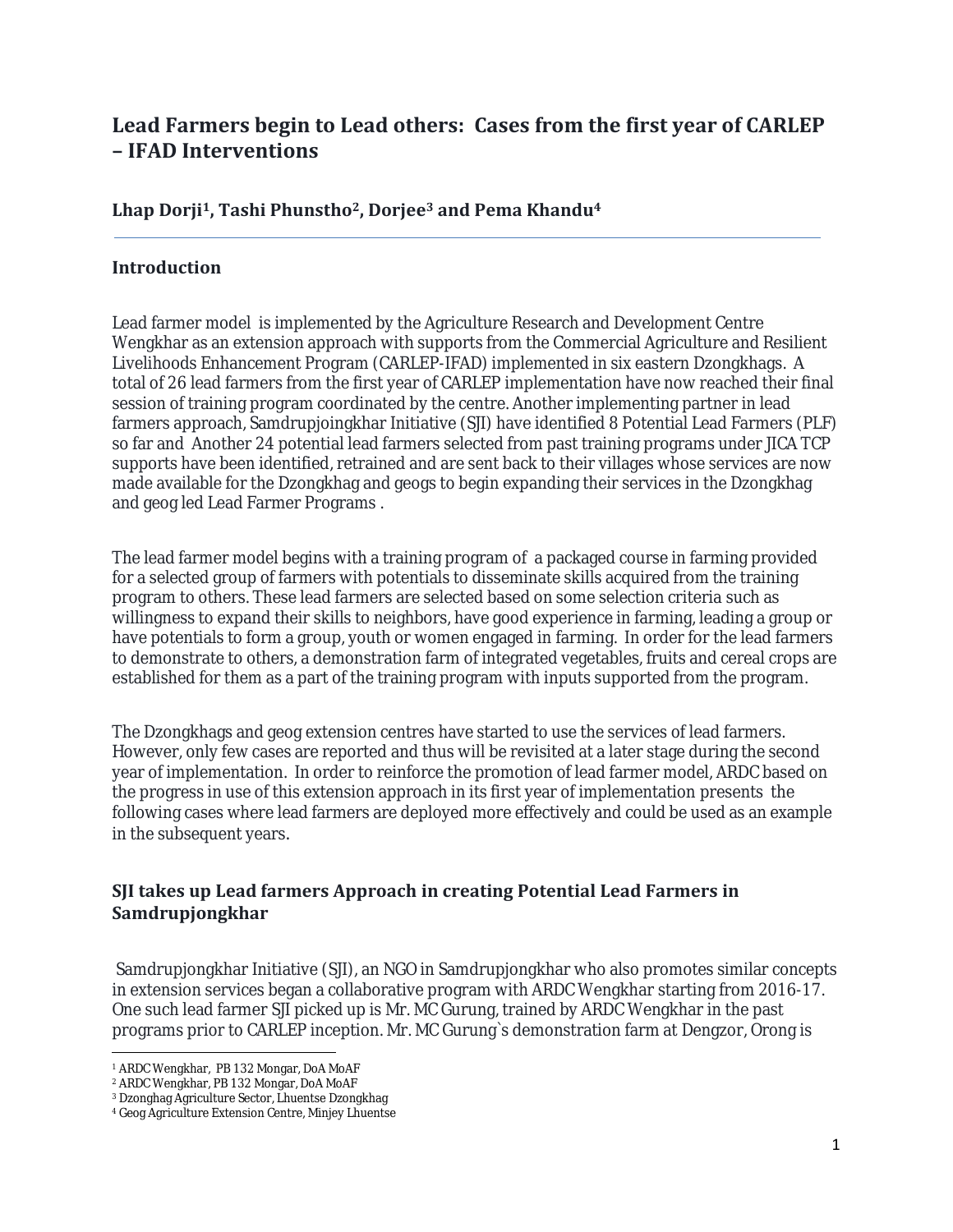used as a demonstration farm from where SJI trains others. In the first year of CARLEP IFAD intervention, SJI and the lead farmer began training other farmers in Samdrupjongkhar and strengthen them towards making additional lead farmers also known as Potential Lead Farmers (PLF).

SJI in the first year of CARLEP implementation with fund supports from the program has successfully identified 8 PLFs (2 women and 6 men) for whom the initial lead farmers trained them for a week on his farm facilitated by SJI facilitators in April 2017. This training is further reinforced with exposure programs in which the PLFs visited other demonstration farms developed by ARDC in Orong geog followed up by an exposure trip to the research stations at Wengkhar, Lingmethang and Khangma earlier this year.

The PLFs have also started to make field visits to other farmers in their locality in which they have so far visited 8 other farms to advise and share their lessons. A social forestry day in June this year was also organized by the PLFs in promoting and creating awareness on conservation. More than 100 other farmers benefitted from their services.

The deployment of lead farmers in extension services delivery not only empowers the lead and potential lead farmers but is also found to be useful for agencies in effective delivery of extension services such as ARDC, Dzonghags, Geogs and NGOs . SJI found the use of lead farmer and dissemination of skills by them to other farmers in simplifying technical information and messages. Openness to raise doubts, ask questions and interaction levels are also observed to be increasing.



**Potential Lead Farmers from Samdrupjongar Initiative on a field visit to ARDC Wengkhar**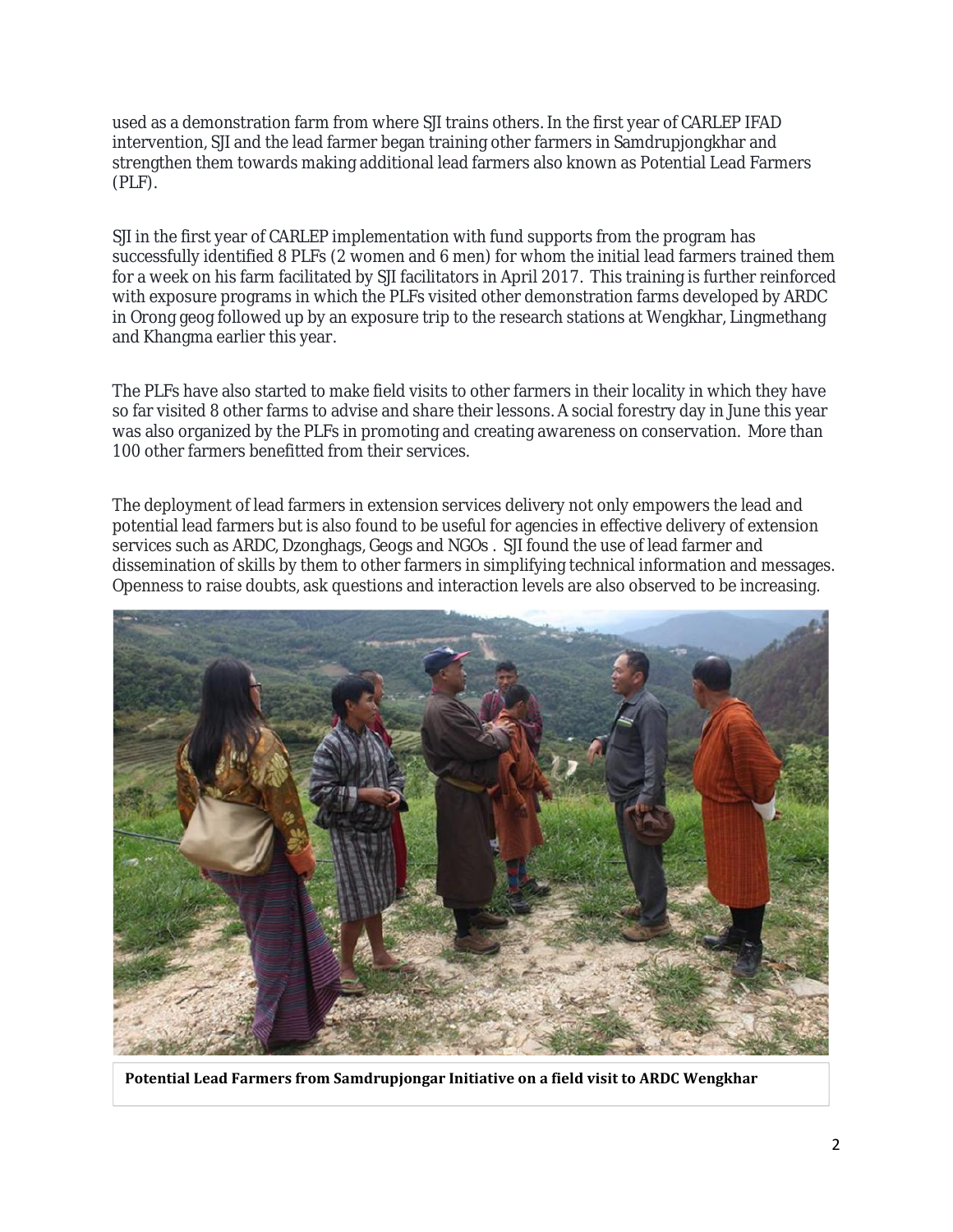SJI plans to develop as many lead farmers as possible in collaboration with other technical agencies such as geog extension and ARDC Wengkhar. This partnership will also be able to deploy other trained lead farmers in the Dzongkhag which SJI, ARDC Wengkhar and the Dzongkhag, Geog extension will explore in subsequent years of CARLEP – IFAD implementation.

## **Multiple Support enbles A Youth lead farmer to form a Youth group: The establishment of first Youth in farming initiative in Lhuentse**

Guendhen Jamtsho aged 21, who left high School is one of the beneficiaries of the on going lead farmer program (2016-17). He has started to play his role even before completing his course by becoming a field coordinator of a youth group of 22 youth who left schools and staying at home in Minji geog. The group composed of 18 women and 4 men formed earlier this year began farming on 15 acres of land under the User Right System (URS) at Gulibi under Minji geog for commercial vegetable cultivation targeting the lean winter season.

Guendhen and his colleagues with multiple supports from the Dzongkhag, URS program of the government and ARDC Wengkhar CARLEP Support have started the largest commercial farming initiative in the Dzongkhag. Lhuenste Dzongkhag and ARDC Wengkhar has identified this site as one of the commercial vegetable production sites. A production plan was also developed prior to starting the farming.



**Chilly fields of the Youth engagement in farming, Gulibi Lhuenste**

While other supports in developing the land, fencing and other structures, famr machinery are provided under the URS program from RGoB, the production supports from the CARLEP supports to the Dzongkhag and ARDC Wengkhar was provided to begin farming and will continue in the second year of implementation.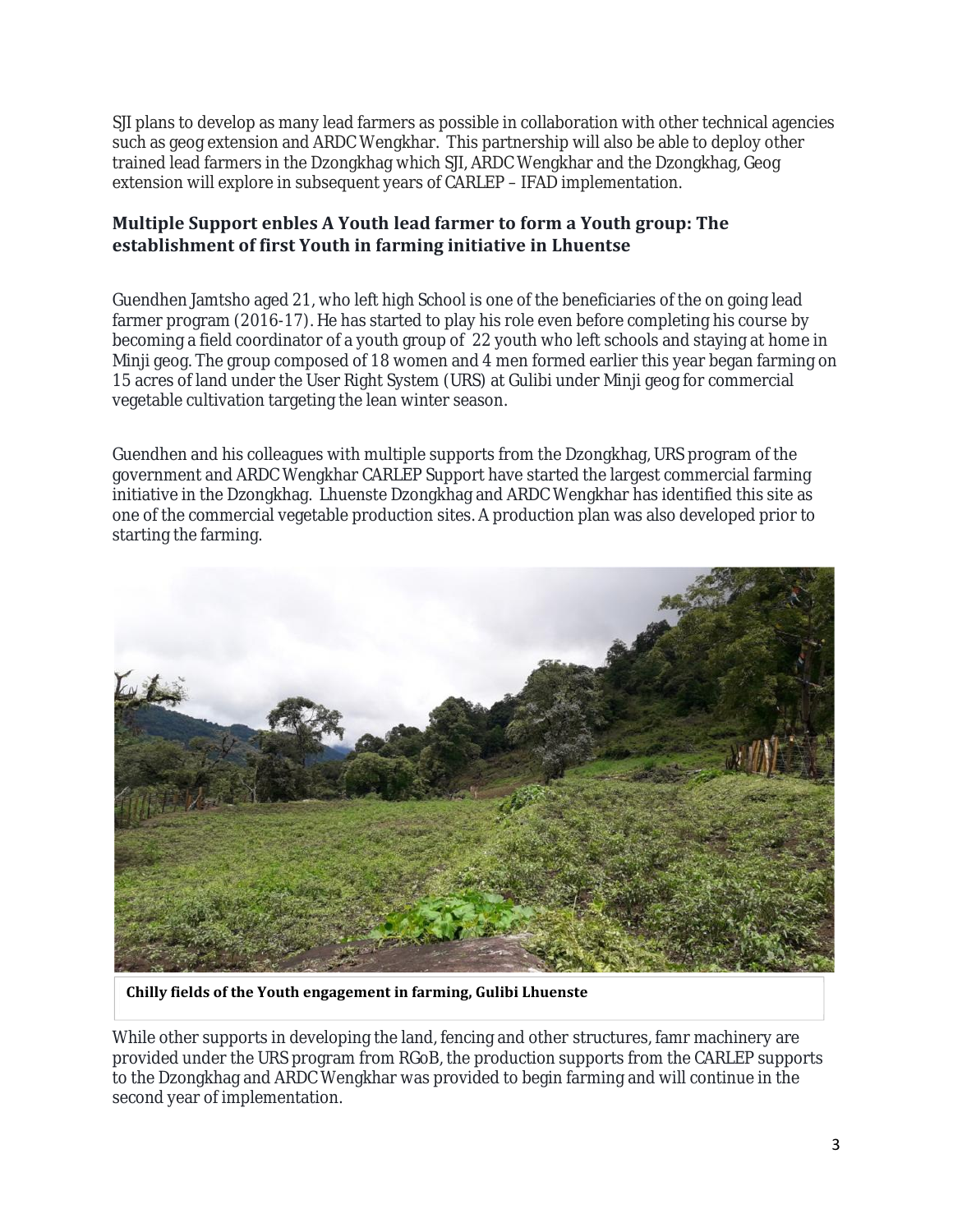While their main commercial program on vegetables will only begin some times in July on wards to target vegetable production in December to March, they with technical assistance of ARDC, Dzongkhag and geog extension centre began cultivation much earlier with several other crops such as chilly (1.5 acres), upland rice (3.5 acres), soyabean (1 acre), passion fruits and cardamom (0.5 acre). Asparagus cultivation is the latest inclusion with transplanting completed in June this year for about 1.5 acres. About 8 acres of the 15 acres of land are now cropped by June this year.



**Soya bean cultivation at Youth engagement in farming, Gulibi Lhuenste**

With Guendhen Jamtsho having some exposures through attending training programs at Wengkhar, the geog extension centre and ARDC benefitted from having our farmer agent in coordinating the field programs planned with the Youth group. Whatever skills he acquired can also be of help to the geog extension in implementing the field programs and for the group, who are mostly in experienced and young farmers, having a trained colleague gives them a reference point to rely.

Having seen various crops at Wengkhar, the lead farmer encouraged his colleagues and towards the end of May this year requested the Dzongkhag and ARDC for an exposure trip to the research stations and commercial farms in Mongar. A study trip was organized for the group to gain some exposure to crops of commercial potentials.

Technically assisted by the Regional Agriculture Marketing and Cooperative Office at Mongar, a group operational mechanisms was developed with clear roles and responsibilities. Group leader – popularly referred as "Captain" among themselves and a secretary was unanimously appointed by the group and are currently coordinating the farm operations such as land preparation,